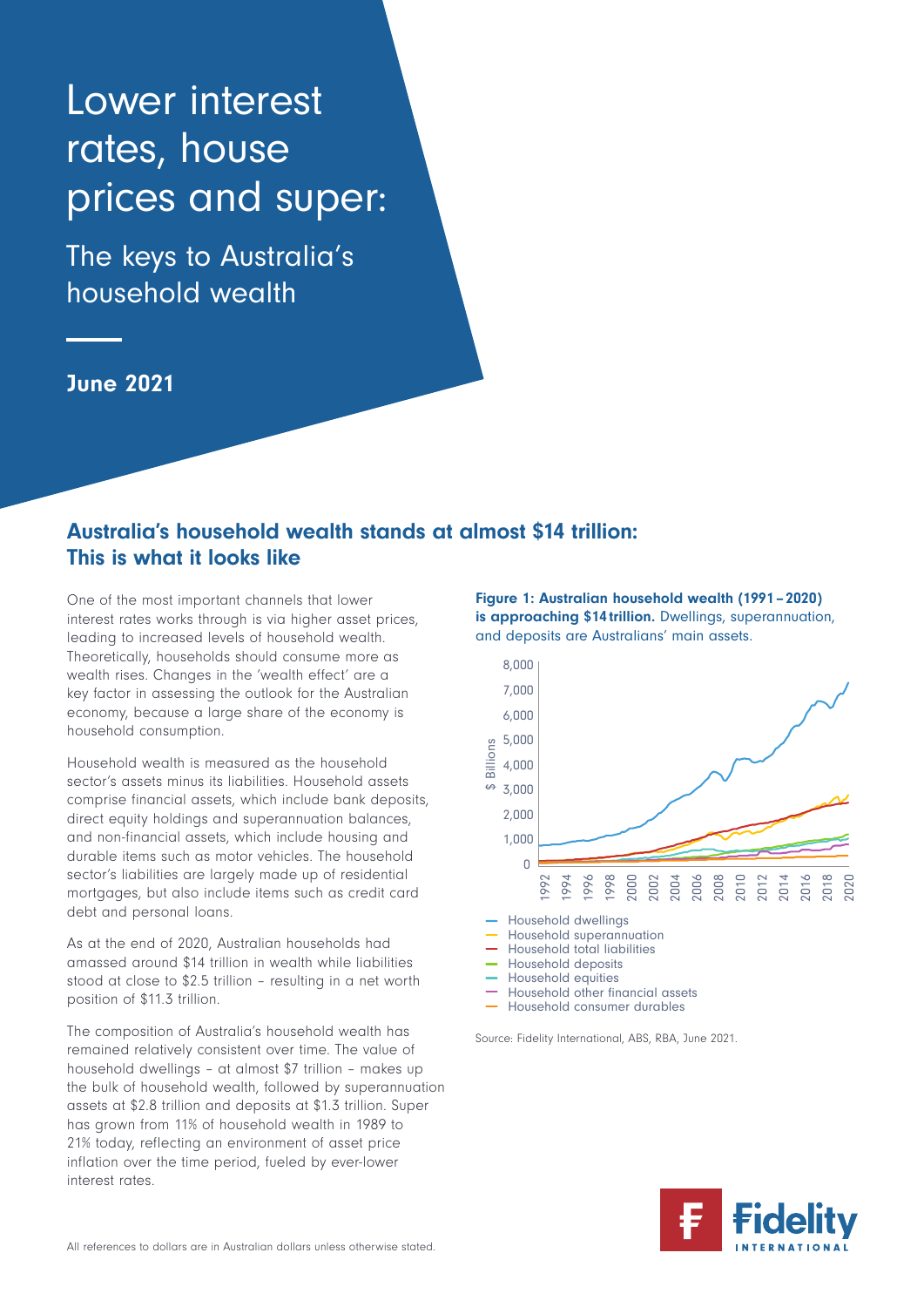Figure 2: The evolution of Australia's household assets. Superannuation as a percentage of total household

assets has doubled over 30 years.



Source: Fidelity International, ABS, RBA, June 2021.

The rate of growth of household wealth varies greatly from year to year and on several occasions, such as during the Global Financial Crisis and during the COVID pandemic, the value of household wealth has declined. These declines in wealth have been relatively short-lived, as the Reserve Bank of Australia (RBA) has inevitably responded to these economic shocks by cutting interest rates to a point that the cash rate has hit the effective lower bound and quantitative easing has been implemented.

#### Figure 3: A history of asset price inflation, debt, and the cash rate. Lower interest rates have resulted in higher house prices.



RBA cash rate (RHS)

Source: Fidelity International, Bloomberg, RBA, ABS, June 2021.

Remember, the RBA wants higher house prices. It would be worried if house prices weren't rising given the impact this would have on consumer confidence. Indeed, house prices are now rising materially in many parts of the world including the US, Canada, New Zealand, the UK and Germany.

Central banks think that higher house prices should spur greater consumption, which is generally the largest contributor to economic growth of a developed economy. For example, an increase in household wealth may make it easier for households to borrow in order to smooth cyclical variations in their income. Expectations of improved economic conditions could lead to a rise in the value of shares and other financial assets, while at the same time encouraging households to consume more in anticipation of higher income in the future. In addition, rising housing prices are often associated with a larger number of housing transactions. Because households typically purchase housing-related goods and services in the months before and after a home purchase, an increase in housing transactions is likely to be associated with increased consumption.

Economists at the RBA have attempted to quantify the impact on consumption from rising wealth. In a paper released in March 2019, RBA analysis suggests that a 1% increase in the value of housing wealth will lead to a 0.16% increase in the long-run level of consumption, while a 1% increase in stock market wealth will raise consumption by 0.12%. Since December 2019, housing wealth has grown by 7.7%, suggesting an uplift in household consumption of 1.1% or around \$3 billion in nominal terms. The RBA economists also estimate that almost half of this spending occurs in the first two quarters after the uplift in housing wealth. The rise in equity wealth since 2019, at 3%, represents around \$1 billion of additional consumption over the long run for the Australian economy.

#### Figure 4(a): Long run wealth effects\* With 95% confidence intervals



Eventual effect of a 1% increase in per capita wealth \*\* Covers September 1988 through to June 2001

\*\*\* Covers September 2001 through to June 2018

Source: Fidelity International, RBA, June 2021.

All references to dollars are in Australian dollars unless otherwise stated.